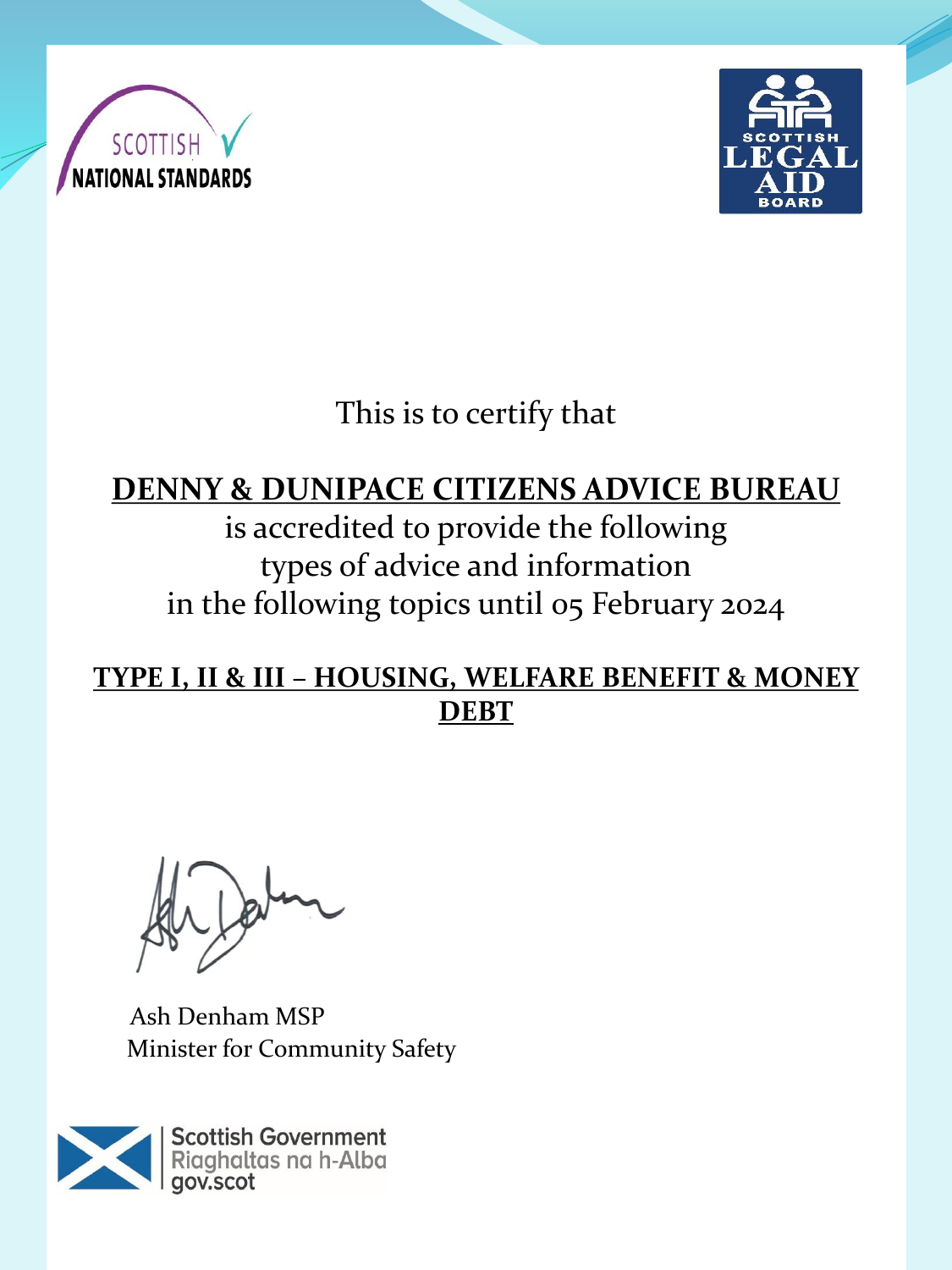## **2 Housing Specific Competences**

- 2.1 Rent Arrears Type I
- 2.2 Mortgages & Secured Loans Type I
- 2.3 Universal Credit for housing costs and Housing Benefit Adviser competences – Type I
- 2.4 Disrepair in Rented Housing Type I
- 2.5 Housing Options Type I
- 2.6 Discrimination in Housing Type I
- 2.7 Eviction Type I
- 2.8 Anti-Social Behaviour Type I
- 2.9 Harassment and Illegal Eviction– Type I
- 2.10 Homelessness Type I
- 2.11 Relationship Breakdown Type I
- 2.12 Rent: Private Sector Type I
- 2.13 Security of Tenure Type I
- 2.14 Statutory Tenancy Rights Type I
- 2.15 Repair and Improvement Grants Type I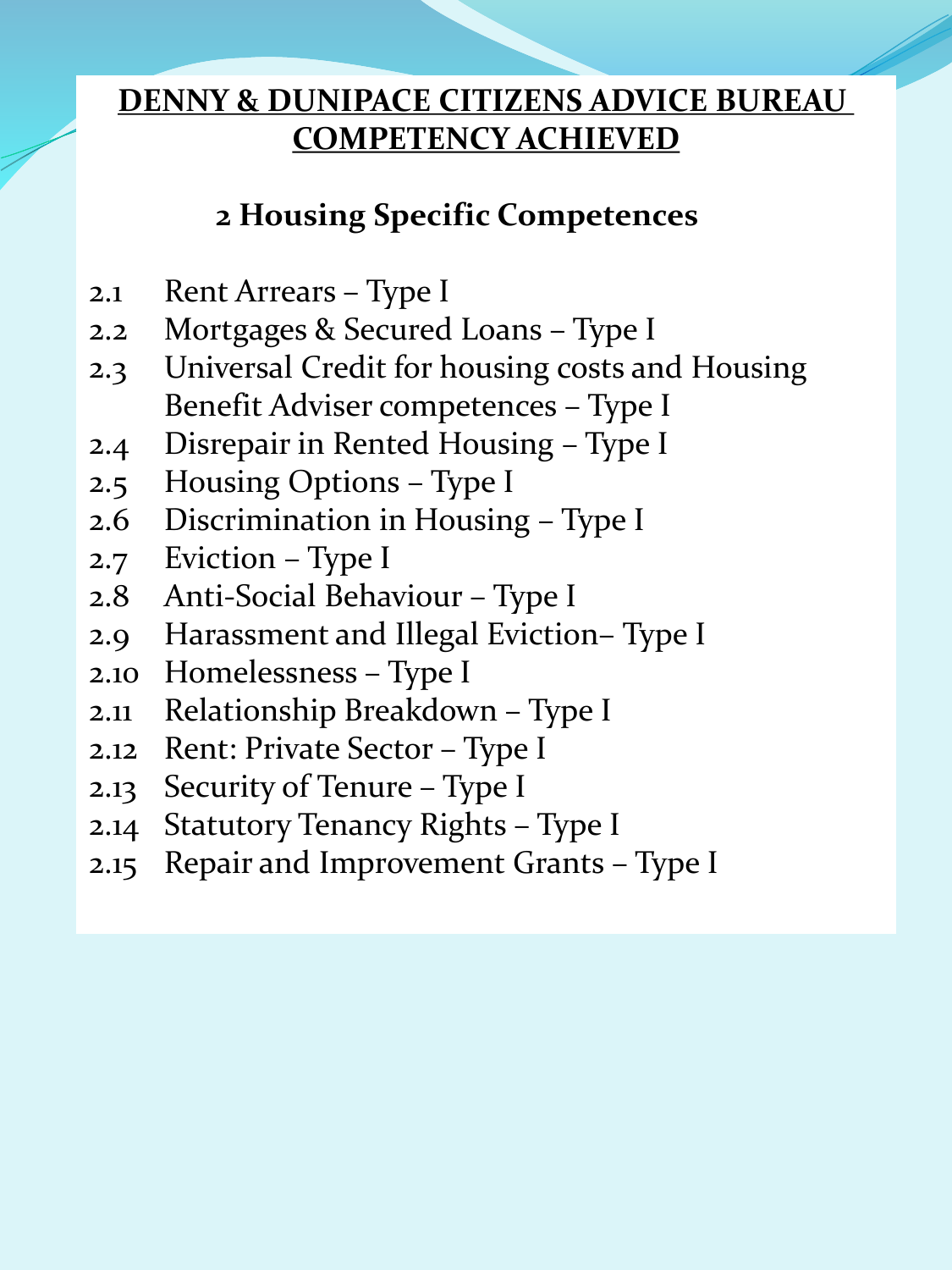# **3 Money and Welfare Benefits Related to Advice Competences – Foundation Knowledge**

- 3.1 Administrative Structure of the Benefits and Tax Credits Systems – Type III
- 3.2 National Insurance Scheme Type III
- 3.3 Claims & Backdating Type III
- 3.4 Decision-Making, Disputes and Appeals Type III
- 3.5 Benefit & Tax Credit Overpayments Type III
- 3.6 Assessment, Initial Decision-Making & Holding Activity in Debt Cases – Type II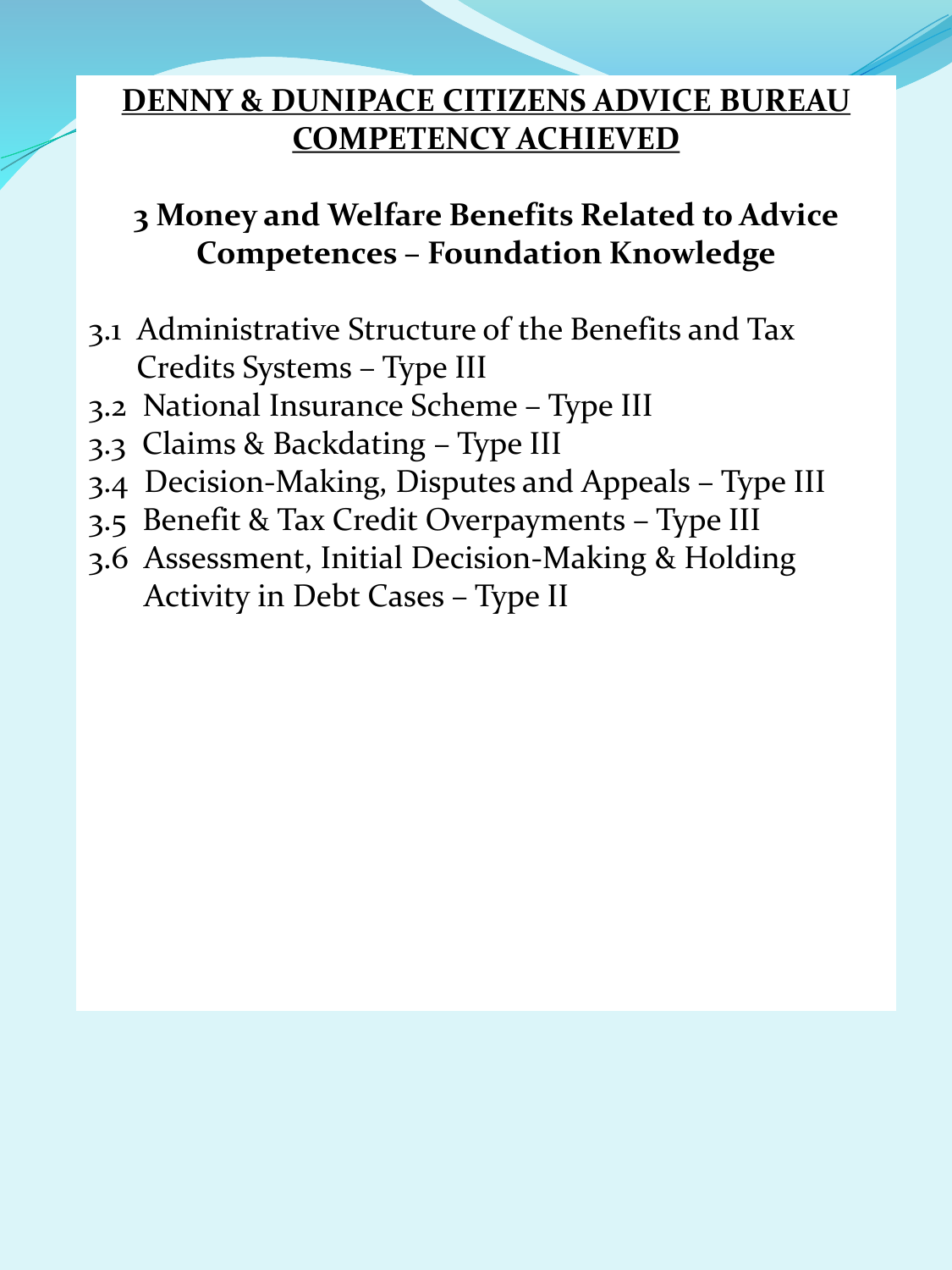# **4 Money and Welfare Benefits Related Advice Competences – Specialist Areas**

- 4.1 Means-Tested Benefits Type III
- 4.2 Universal Credit Type III
- 4.3 Tax Credits Type III
- 4.4 The Social Fund & the Scottish Welfare Fund. Type III
- 4.5 The Impact of Work on Benefits Type III
- 4.6 Child Element of Universal Credit, Child Benefit, Kinship Care Allowance & Guardian's Allowance – Type III
- 4.7 State Retirement Pension Type III
- 4.8 Personal Independence Payment, Disability Living Allowance & Attendance Allowance – Type III
- 4.9 Benefits for People who have Limited Capability for Work – Type III
- 4.10 Benefits for Industrial Injury and Disease Type III
- 4.11 Benefits for Veterans Type I
- 4.12 Carers Allowance Type III
- 4.13 Jobseeker's Allowance– Type III
- 4.14 Benefits for Maternity, Paternity and Adoption Type II
- 4.15 Bereavement Benefits Type III
- 4.16 Benefits for People in Public Care Type III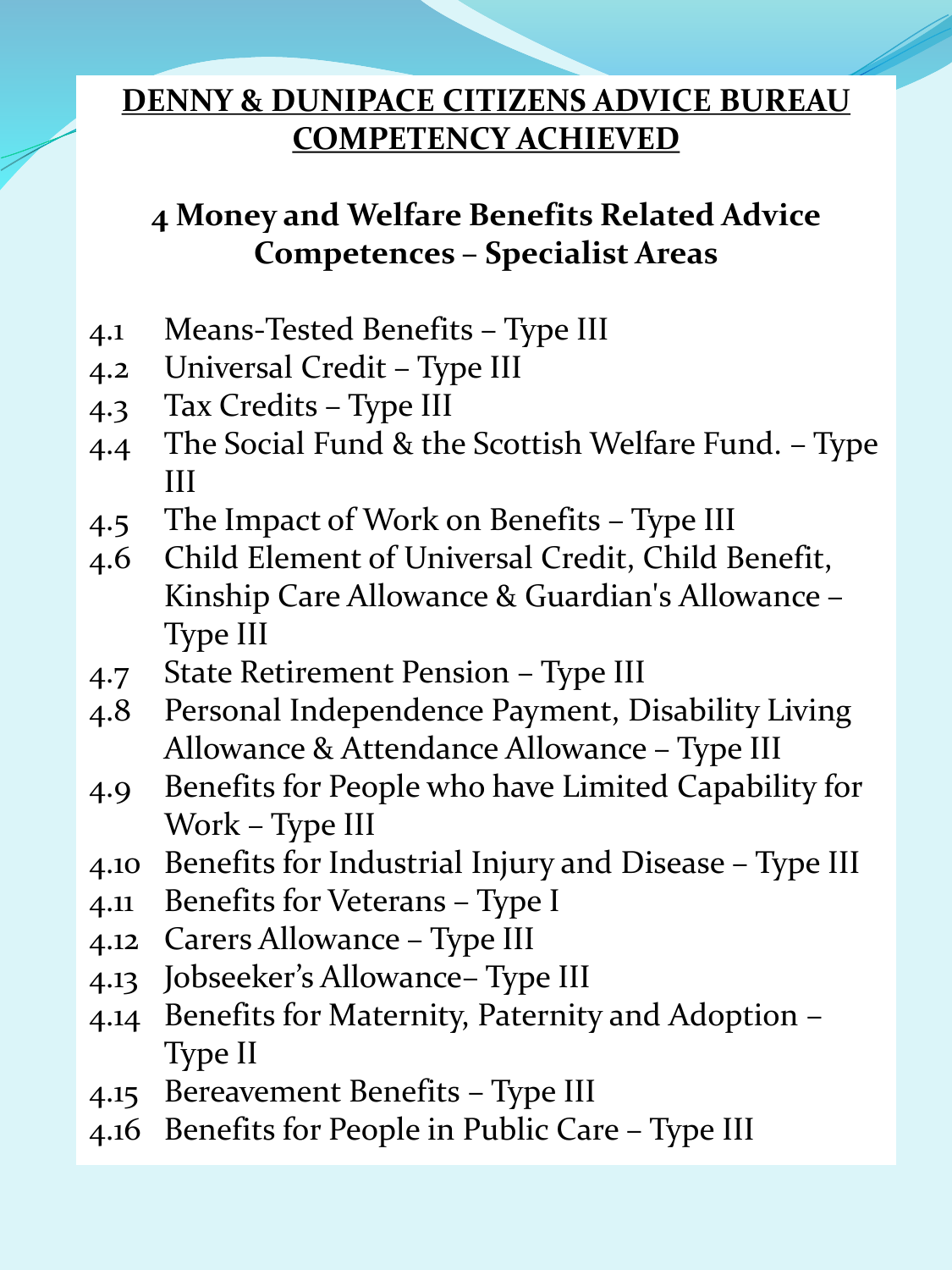# **4 Money and Welfare Benefits Related Advice Competences – Specialist Areas Cont.**

- 4.17 Benefits for Students Type III
- 4.18 Benefits for People from Abroad and/or who are Subject to Immigration Control – Type III
- 4.19 Ancillary Benefits Type III
- 4.20 Financial Statements Type II
- 4.21 Liability for Debts, Extortionate Credit, Unfair Contract Terms, Unenforceable Debts, Creditor Malpractice, Codes of Practice, etc – Type II
- 4.22 Identifying & Agreeing Options in Debt Cases – Type II
- 4.23 Negotiating & Making Offers to Creditors– Type II
- 4.24 Diligence, Diligence Stoppers and Court Proceedings – Type II
- 4.25 Bankruptcy & Trust Deeds– Type II
- 4.26 The Debt Arrangement Scheme– Type II
- 4.27 Recalls & Appeals against Court Decrees and Orders – Type II
- 4.28 Utility Debts Type II
- 4.29 Local and national Tax Debts Type II
- 4.30 Rent Arrears Type II